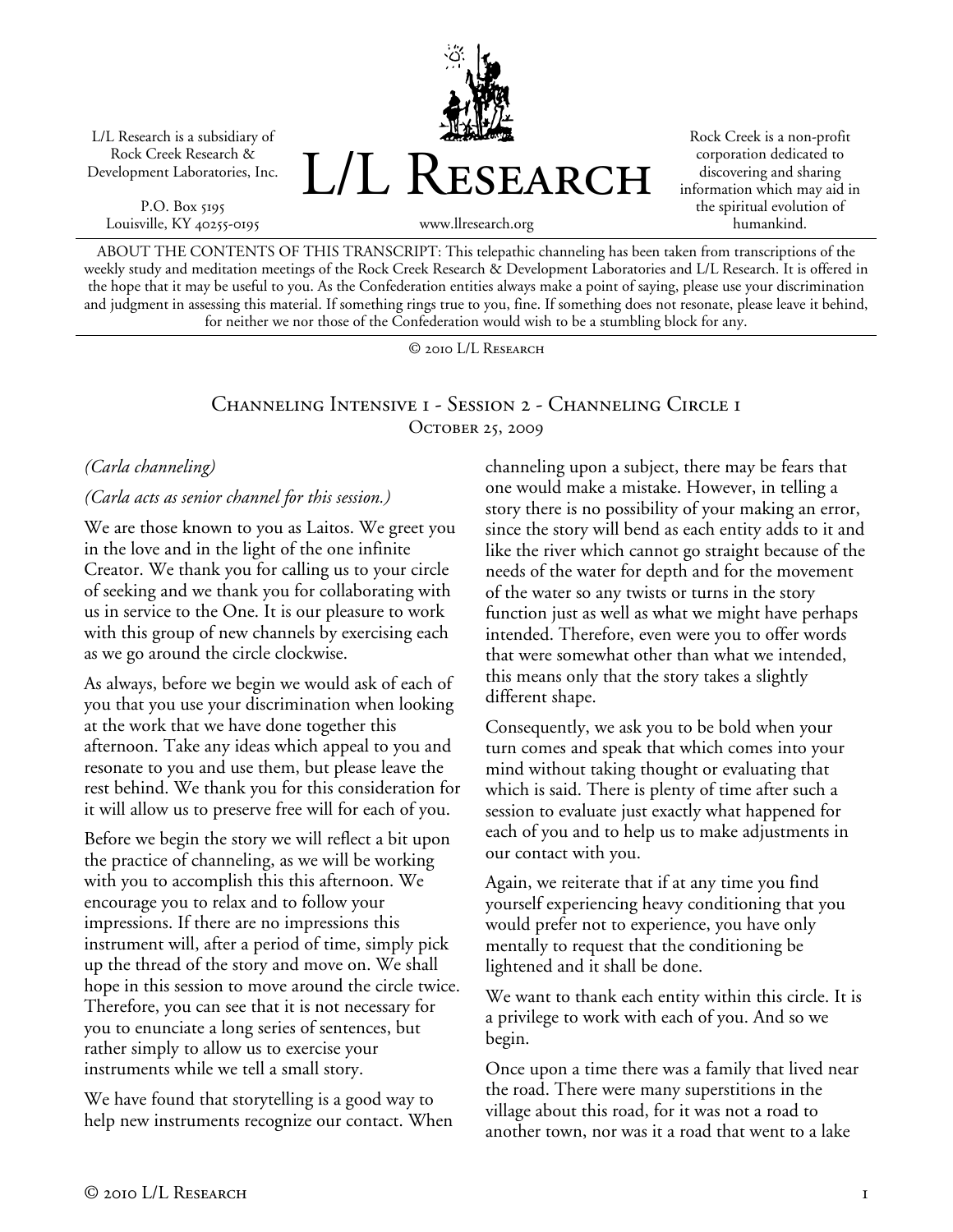or a mountaintop. Indeed, entities who took the road were often not seen again for many years. And when they returned from the road, they might come from any direction. And they were changed. The light in their eyes was different. The smile on their lips was deeper. They would not explain where the road had taken them although they would go so far as to say that it was a powerful and positive experience.

Energy seemed to thrum along the road, invisible but palpable, and the little boy, more and more, was drawn to the road. With the permission of his parents, he packed up his knapsack and started off on a magical journey.

We would at this time transfer this contact to the one known as L1. We are those of Laitos.

# *(L1 channeling)*

We are those of Laitos. When the sun rose the boy moved up the road with no fear in his heart but a great curiosity and a longing. As he was drawn farther and farther from the home he had inhabited, he felt as if he was becoming more and more at home. And though he had not recognized the sights that his physical eyes beheld, he realized that all was familiar and all was seen through different eyes that were also his own eyes.

We would like to transfer this contact to the one known as L2.

## *(L2 channeling)*

We are those of Laitos, and are with this instrument. The young boy was fascinated by the peculiar way that he was now seeing the world. It seemed that there was more of a dimension[ality] to the color of the trees and more of a depth to the sky. As he walked along he approached another house on the path and out of the house came a young girl about his age.

She was coming down the little path from her own home to the road and when he saw her he was drawn to greet her. This girl looked different from the people that were from his own home, his own household. Her hair was shorter, her skin was darker, her face was rounder, and she also glowed with an intensity of color like the surroundings that he was seeing with his own eyes.

We now pass this contact on to the one known as A. We are those of Laitos.

*(A channeling)* 

We are Laitos.

#### *(Pause)*

## *(Carla channeling)*

We are those of Laitos, and are once again with this instrument, greeting each again in love and in light. We thank the one known as A and are most pleased to have been able to make contact with this instrument and to have this instrument recognize our vibration. We shall continue to work with the connection that we have with this instrument so that the energy is protected from small surges which effectively blank out the ability of the new instrument to stay in contact.

My friends, we would wish you to know that this is extremely common and it is a great step forward for the one known as A simply for us to be able to be recognizable to her.

We shall continue this session by transferring the contact to the one known as G.

## *(G channeling)*

We are those of Laitos. The young boy bid his farewell. The road brightened to his left. All was shimmering in the glow of love. His knapsack shimmered with light. He traveled down the road further in hopes of seeing more to satisfy his curiosity. The feeling of love overwhelmed him as the road got brighter.

We are Laitos and we transfer the contact to the one named *(inaudible)*.

# *(Unknown channeling)*

We are the ones known as Laitos. The young boy and his companion continued moving on their journey with complete faith in their hearts and with anticipation of the wonders that the journey would bring to them. And so they went on. Days followed days, months [followed months] *(inaudible)*.

We transfer this contact to J.

## *(J channeling)*

We are Laitos. As the journey continued, the boy began to see the world through his eyes, no longer the eyes of his parents. In the evenings he would reflect upon what he saw and experienced during the day and would go to sleep with anticipation of what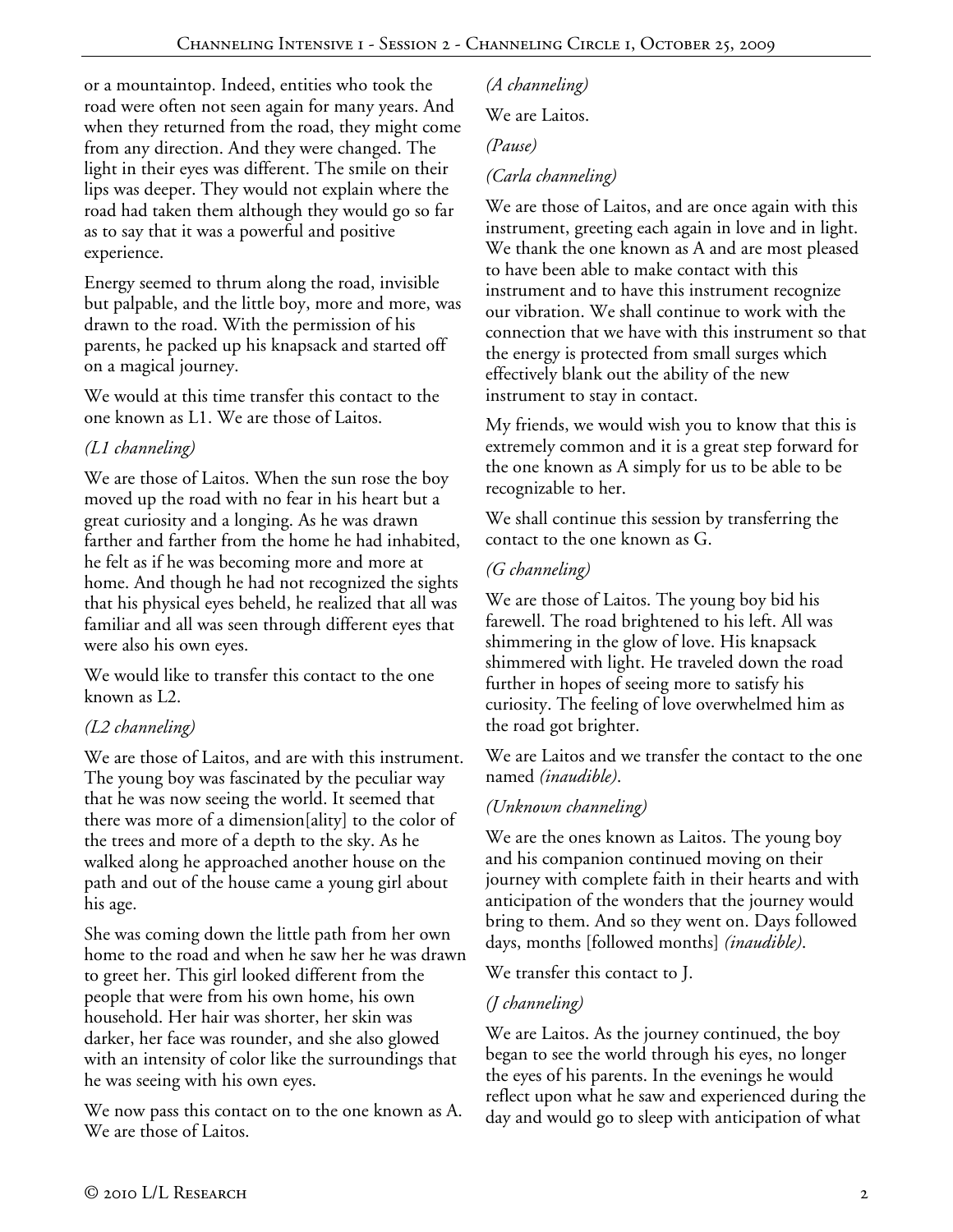the next day would hold. And he ate less and drank less because he was alive and living off of the air and sun.

We pass to the one known as R.

# *(R channeling)*

We are Laitos and we are with this instrument. The boy and the girl continued the journey which led them into a forest. The lights …

This instrument cannot pick up the thread. We pass the contact to my left.

# *(Unknown channeling)*

We are Laitos. Through the forest they went.

This instrument is having difficulty tuning and will pass the connection to his left.

# *(Carla channeling)*

We are those of Laitos, and are once again with this instrument, greeting each in love and in the light. We shall work further with the one known as J and the one known as *(inaudible)*. We attempt to secure an easy and comfortable contact with each.

We will at this time transfer the contact to the one known as Jim.

# *(Jim channeling)*

We are those of Laitos, and are with this instrument. As the boy and the girl continued on their journey through the forest it became dark and night was about to fall. They wondered whether they would find a place in which to spend the night. Around the bend in the trail, they found a small cave and set about to investigate this cave as a possible place in which to sleep and pass the night. As they were entering the cave, they discovered that there was within the cave a person of some age already resting there, an old man who seemed to have a smile on his face and a certain glow of light in his eyes. He greeted them and bade them to take a seat upon the ground where he was sitting, and so they did.

At this time we will transfer this contact to the one known as *(inaudible)*. We are Laitos.

## *(Unknown channeling)*

We are those of Laitos, and we are with this instrument. The children looked upon the man and they found that he was telling them many things. And yet he was not speaking to them as they had

known the act of speaking. They found that the more he told, the more they knew in their hearts that what he spoke was true, that what he spoke had been known to them forever and yet they were learning it, it seemed, for the first time.

We are Laitos. We pass this contact to the one known as L2.

# *(L2 channeling)*

We are those of Laitos, and we are with this instrument. As the knowledge was conveyed from teacher to student, the heart started opening in the boy and the girl, and as it opened a connection was made between teacher and student and student and student, so that the boy and the girl felt that they recognized this old man, this supposed stranger sitting in front of them, and they recognized each other. No longer did they feel that they were strangers from different households, different backgrounds, different peoples, but they were friends, those that had known each other before their births.

As this realization came to them it felt as though the cave and the fire and the trees outside the cave seemed to break away and melt away, as though reality itself were re-contextualizing itself. What they supposed to be real and solid no longer seemed to be so real and solid, but pliable and knowable in a very profound way. And as this happened, the old man stood up and crooked his finger at his students, requesting them to follow him deeper into the cave, into the darkness.

We are those of Laitos, and we pass this contact on to the one known as A.

## *(A channeling)*

*(Pause)* 

# *(Carla channeling)*

We are those of Laitos, and are again with this instrument. We thank the one known as A and assure her that we shall continue to exercise her instrument as we are able, and to create a better contact, a more comfortable and clearer contact than she is experiencing at this time.

We would transfer this contact to the one known as *(inaudible)*. We are those of Laitos.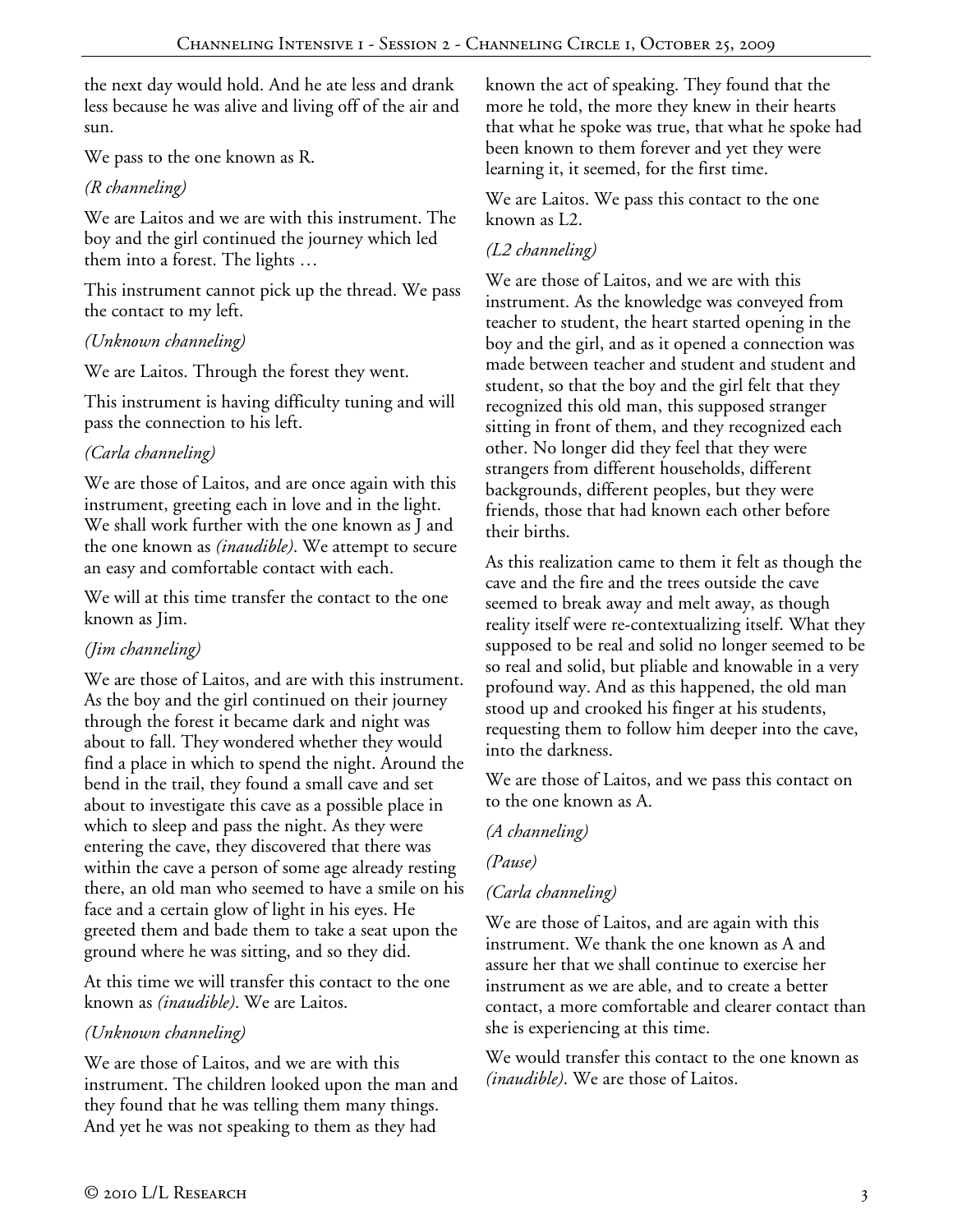# *(Unknown channeling)*

We are those of Laitos. The old man and the two children climbed a slippery slope deeper in the cave. It plateaued into a beautiful area that continued as a forest within the cave. The old man's beard was flowing, long and gray. The children danced and played games between the trees and indeed they were all joyful.

We are Laitos. We pass the connection to the one known as C.

#### *(C channeling)*

We are those known as Laitos, and we continue the story. They continued walking and walking. And as they continued their journey, it became clear in the minds of the children that they knew this forest, that it was not the first time they had been here. So they started to play a game where they anticipated what would come at the next turn of the path. As they walked they were able to divine more and more, with more detail and precision, of what was coming at the next turn in the path. It came naturally to them. They made a game of it. *(Inaudible.)*

We are known as Laitos. We will pass the contact to the one known as K1.

## *(K1 channeling)*

We are Laitos. The boy began to look at where he had come from and where he was going next. He saw the cave as an analogy, a midpoint, of where he had come from and where he was going next, and he began to wonder what the path held for him, how long it would take and how the rest of the journey would continue.

We pass to the one known as R.

#### *(R channeling)*

We are those of Laitos, and we are with this instrument. The journey continued until …

#### *(Long pause.)*

We are Laitos and we pass the contact to the instrument's left.

## *(Carla channeling)*

We are those of Laitos, and are again with this instrument, greeting each in love and in light. We cannot tell you how pleased we are that each of you has experienced our contact, at least at the beginning stages. It is far more progress than one could hope for in a first channeling circle, as this instrument calls these sessions of seeking.

We would at this time attempt to exercise the instrument known as J. We are those of Laitos.

#### *(J channeling)*

#### *(Long pause.)*

#### *(Carla channeling)*

We are Laitos, and are again with this instrument. We thank the one known as J for availing herself to our contact and would now exercise the contact with the one known as K2. We are Laitos.

#### *(K2 channeling)*

We are Laitos. The boy continued his journey into his adult years. It would seem that moments became a lifetime of bliss and knowing. He walked for a longer time than he could have known. He wished to see the world through new eyes.

We are Laitos. We transfer this contact to the left.

#### *(Carla channeling)*

We are those of Laitos, and are once again with this instrument, greeting each in love and in light. We would at this time transfer our contact to the one known as Jim. We are those of Laitos.

#### *(Jim channeling)*

We are those of Laitos, and are with this instrument once again. As the boy and the girl moved upon this journey through what seemed to be many years, they eventually felt the desire to return to their homes and their families and their village to share what they had learned and what they had felt upon this journey.

The desire to return seemed to bring them almost immediately to a place that looked familiar. As they walked further upon the road they began to recognize houses and places that were known to them from their youth, and as they moved into the village from whence they came, they looked upon those people with astonishment, for it seemed as though they recognized them, but dimly.

We shall transfer this contact to the one known as Carla.